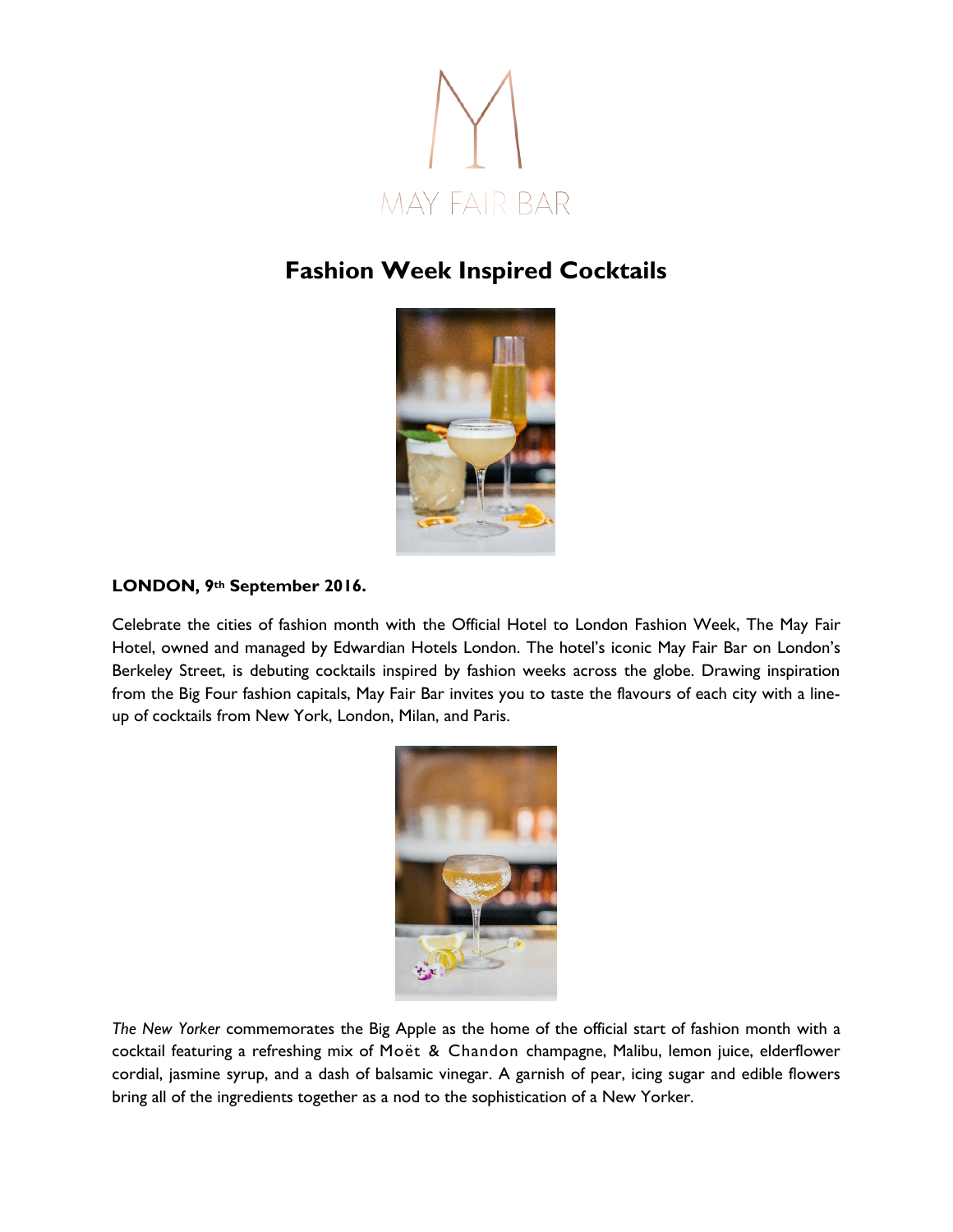



Served in a hobster glass with a garnish of basil leaves, dry grapefruit and red peppercorn, *The Londoner* is inspired by the diverse vibe of London with a stylish edge containing Belvedere Vodka, Cointreau, egg white and basil leaves. Along with a refreshing mix of lemon juice, ginger syrup, grapefruit juice and hibiscus syrup, this is an ode to our home city.



Our master mixologists create *La Milanese* in honour of the capital of fashion and design, Milan, by layering each ingredient in sequence. A mix of rose syrup, passion fruit, jasmine syrup and Moët & Chandon champagne served in a flute glass with a lemon twist on the stem of the glass, bring to life the vibrancy of Milan.